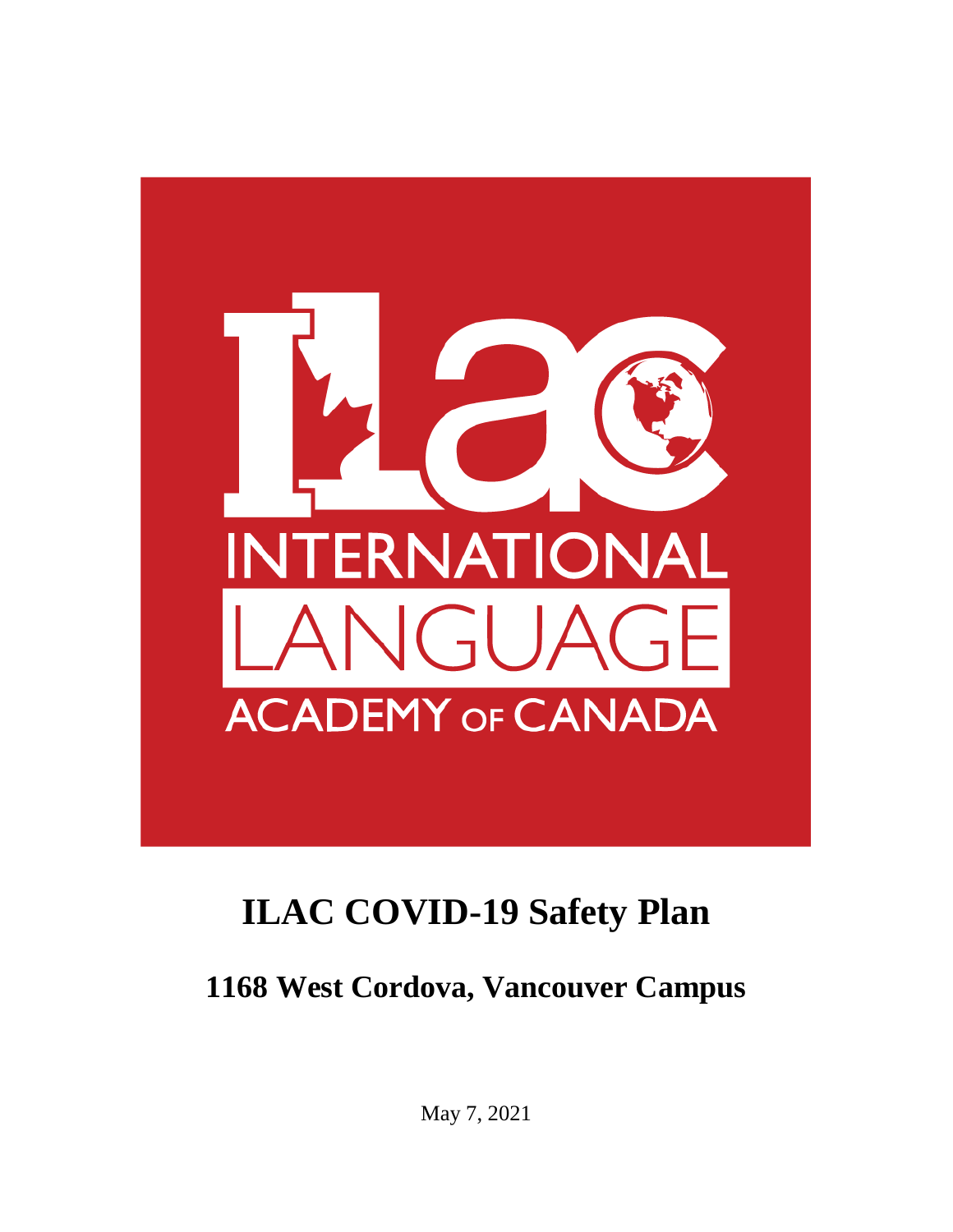#### **TABLE OF CONTENT**

| If a case turns up at an ILAC campus. Case Management and Communication Plan11 |
|--------------------------------------------------------------------------------|
|                                                                                |
|                                                                                |
|                                                                                |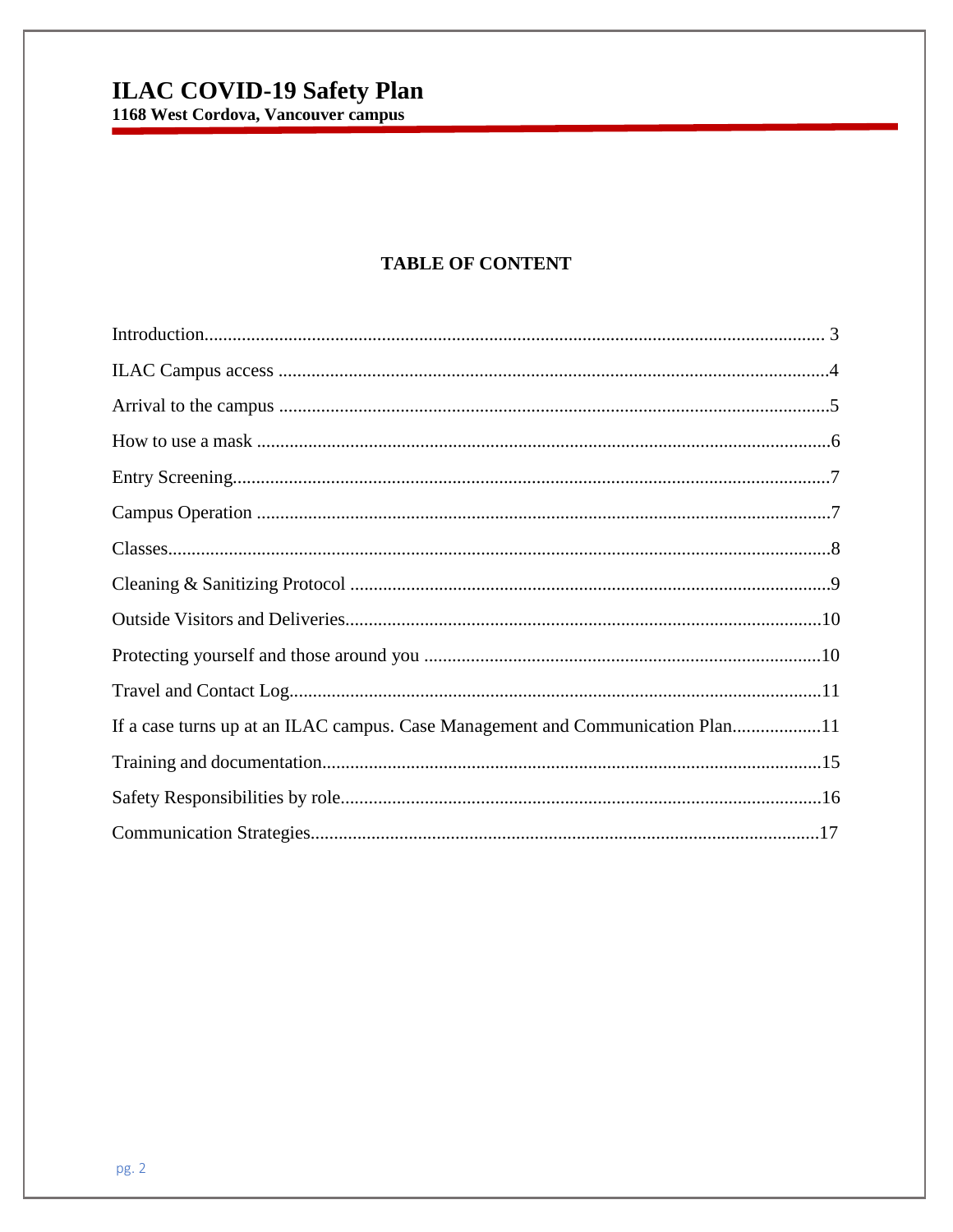**1168 West Cordova, Vancouver campus**

The British Columbia (B.C.) Provincial Health Officer has advised that it is safe for British Columbia to move to Phase 3 of reopening schools.

Independent schools such as International Language Academy of Canada (ILAC) are required to prepare a *"return-to-school plan"* for its staff, students and visitors.

The virus that causes COVID-19 spreads in several ways, including through droplets when a person coughs or sneezes, and from touching a contaminated surface before touching the face. Higher risk situations require adequate protocols to address the risk.

- The risk of person-to-person transmission is increased the closer you come to other people, the amount of time you spend near them, and the number of people you come near or in contact with. Physical distancing measures help mitigate this risk.
- The risk of surface transmission is increased when many people are in contact with the same surfaces, and when those contacts happen in short intervals of time. Effective cleaning and hygiene practices must be used to help mitigate this risk.

The ILAC COVID-19 Safety Plan has been developed by Management after conducting a risk assessment of the 1168 West Cordova Campus and identified levels of possible risk(s) to ILAC staff, students and visitors while onsite. As a result of this assessment, ILAC has prepared guidelines and other measures to address the risk of possible Covid-19 exposure that may impact ILAC staff, students and visitors. 1168 West Cordova campus is classified as a workplace for staff and a school for students.

As a workplace the Campus must comply with Workers Compensation Act OCCUPATIONAL HEALTH AND SAFETY REGULATION B.C. Reg. 296/97.

Specific parts of the ILAC COVID-19 Safety Plan will be posted at all entry points where it will be readily visible to ILAC staff, students and visitors. The ILAC COVID-19 Guide will also be uploaded to SharePoint and available as a printed out, sheet-protected copy at each ILAC Campus.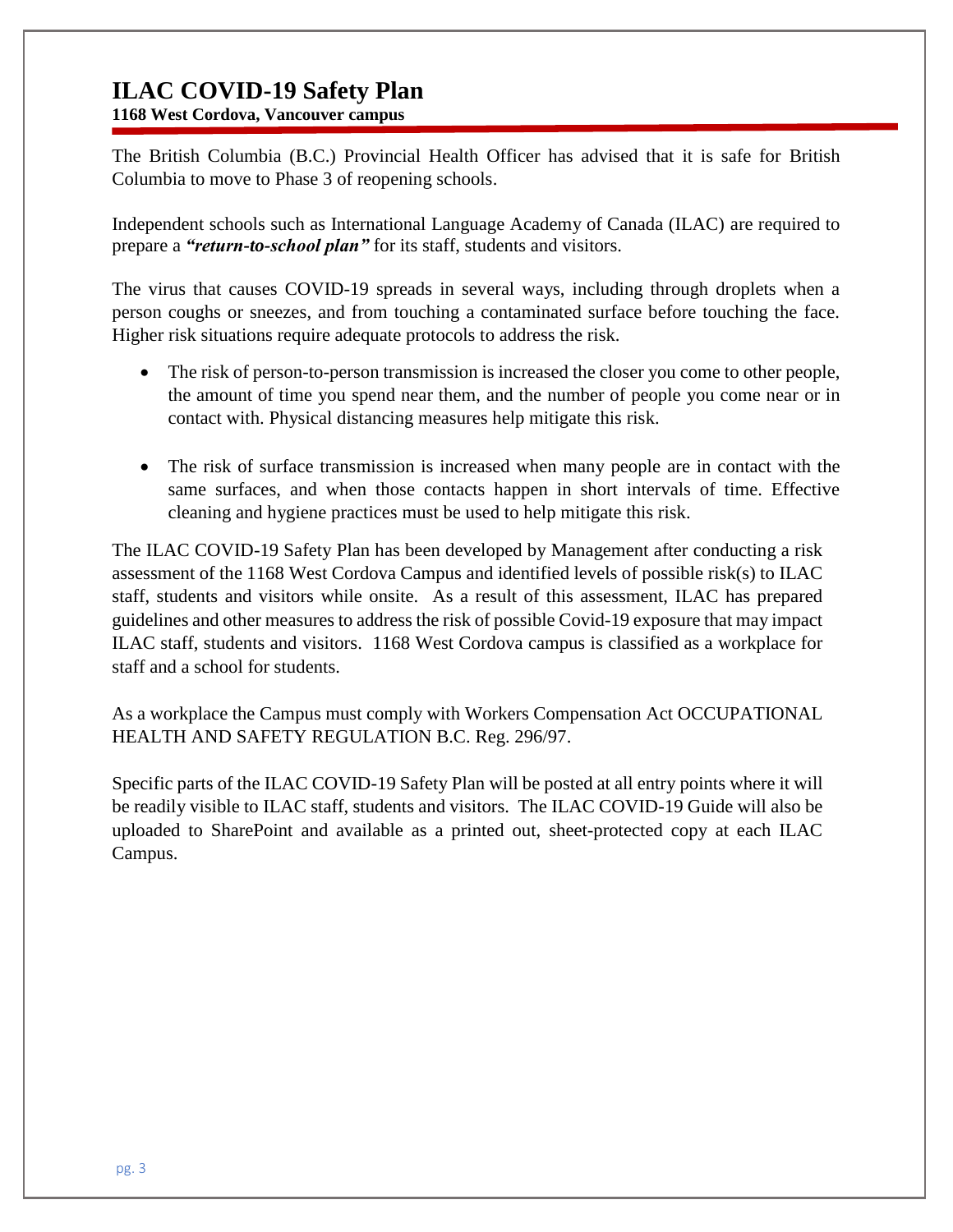**1168 West Cordova, Vancouver campus**

#### **1. ILAC Campus Access**

ILAC staff, students and visitors who have symptoms of COVID-19, have travelled outside Canada in the last 14 days, or have been in in close contact with a person confirmed to have been infected by COVID-19 must self-isolate for 14 days in accordance with guidelines from the [BC](http://www.bccdc.ca/health-info/diseases-conditions/covid-19/about-covid-19/if-you-are-sick)  [Centre for Disease Control](http://www.bccdc.ca/health-info/diseases-conditions/covid-19/about-covid-19/if-you-are-sick) (BCCDC).

ILAC staff is directed to visit BCCDC at the site listed below for additional information. <http://www.phsa.ca/our-services/programs-services/bc-centre-for-disease-control>

Signage indicating that ILAC staff, students and visitors exhibiting COVID-19-like symptoms are not allowed to enter the ILAC campus must be posted at each entry point.

ILAC/ILACIC staff and students are required to complete daily screening in the morning prior arriving to ILAC Campus, and follow the recommendations at the end of the screening. The daily screening form must be fully completed and signed by ILAC/ILACIC staff and students prior to being permitted to enter the Campus or any designated restricted area(s).

The screening tool is available on the SharePoint under Work @ ILAC section. <https://ilacinc.sharepoint.com/sites/ILAC/SitePages/ILAC-Screening-Tool.aspx>

Visitors will be addressed on an "as needed basis" on their arrival to the Campus.

Work and Class schedules will have staggered start and end time to eliminate potential crowding at entry and exit locations, in addition to accommodating the physical distancing requirement of at least 6 feet.

One-way entry only and one-way exit only systems will be designated.

Doors that are either propped open, automated, or manually operated will also be designated.

Communal doors within the Campus area will remain open where possible throughout the workday to reduce contact with door handles.

It is essential that ILAC staff and students do not congregate at the building entrance, lobby, or exits to the building in order to ensure physical distancing on arrival and departure.

When approaching the building, please maintain 2m (6 feet) physical distancing to ensure compliance will all applicable requirements.

Smoking in front of the entrance and within a 6 meters radius from the entrance is not allowed. All other smoking bylaws apply.

Directive and physical distancing signage will be posted throughout the ILAC leased space as required by governing authorities.

Handrails and doors handles are sanitized frequently to disinfect surface areas and touch points

Hand sanitizer is available to everyone at the designated entrance area.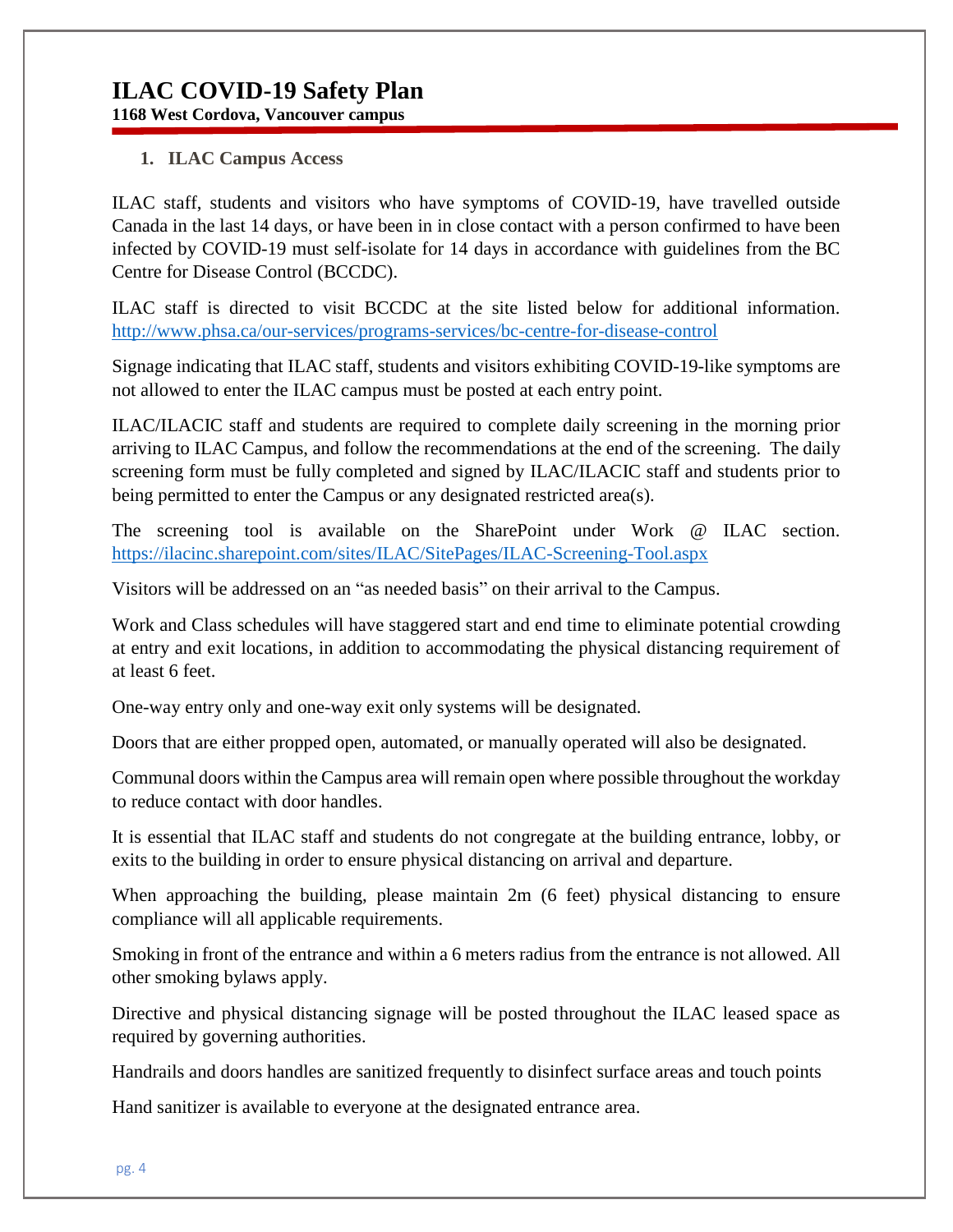**1168 West Cordova, Vancouver campus**

The main door on West Cordova street level is designated as "Entrance only", and available for staff and students.

The door at the southeast corner of the campus on West Hastings street level is designated as "Exit only", and is the only exit point from the building, except in the event of an emergency evacuation where both Cordova and Hastings doors will be used as per emergency evacuations protocols of the 1168 West Cordova (CB) Campus.

#### **2. Arrival to the Campus:**

A nominated ILAC Staff member will greet everyone for temperature check and health screening on arrival, at the doors entrance located on West Cordova Street. Staff and students will be required to show the proof of a completed daily screening to the check-in staff member, to demonstrate the daily screening requirement is met.

Designated primary and secondary screening areas will be made clear to everyone and this will be done in the least intrusive way. (Privacy safeguards will be in place for the collection, use, retention and destruction of the information). The primary screening area is located at the entry point to the campus on West Cordova Street. The secondary screening area will be designated in the administrative office (room 22).

Everyone entering campus property will be screened, directed to use hand sanitizer and to wear a facemask (a non-medical mask will be provided by ILAC to anyone who does not have one). Staff are encouraged to use their own individual facemasks and adhere to proper usage protocols whether for disposable or multi-use masks.

More information can be found at: [http://www.bccdc.ca/health-info/diseases-conditions/covid-](http://www.bccdc.ca/health-info/diseases-conditions/covid-19/prevention-risks/masks)[19/prevention-risks/masks](http://www.bccdc.ca/health-info/diseases-conditions/covid-19/prevention-risks/masks)

Staff and students must wear a facemask over their nose and mouth when in an indoor common area or a classroom.

Appropriate signage will be prominently displayed outlining proper mask usage and current physical distancing practices in use throughout the campus.

Arrival time to class or work will be specified, limited and strictly enforced.

Students arriving late will not be admitted to the Campus. We recommend that staff and students be informed that arriving earlier will ensure that all safety protocols are met before entering campus.

ILAC Staff and students are encouraged to limit contact with others, as well as wear masks and observe physical distancing requirements when possible, including while on transit to and from school/work.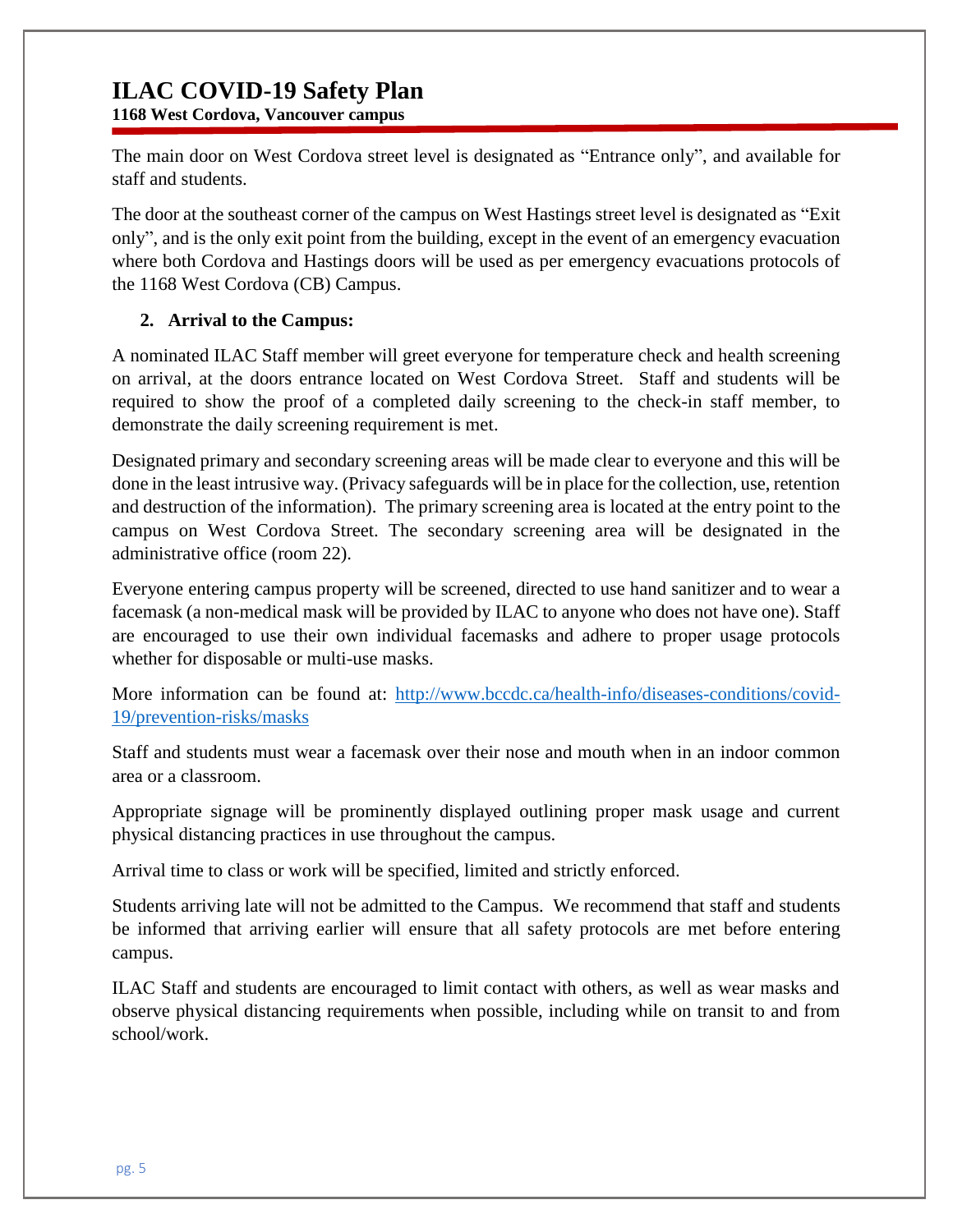**1168 West Cordova, Vancouver campus**

# Help prevent the spread of COVID-19: How to use a mask



Wash your hands with soap and water for at least 20 seconds before touching the mask. If you don't have soap and water, use an alcoholbased hand sanitizer.



Inspect the mask to ensure it's not damaged.



Turn the mask so the coloured side is facing outward.



Put the mask over your face and if there is a metallic strip, press it to fit the bridge of your nose



Put the loops around each of your ears, or tie the top and bottom straps.



Make sure your mouth and nose are covered and there are no gaps. Expand the mask by pulling the bottom of it under your chin.



Press the metallic strip again so it moulds to the shape of your nose, and wash your hands again.



Don't touch the mask while you're wearing it. If you do, wash your hands.



Don't wear the mask if it gets wet or dirty. Don't reuse the mask. Follow correct procedure for removing the mask.

#### **Removing the mask**



Wash your hands with soap and water or use an alcohol-based hand sanitizer.



**Lean forward** to remove your mask. Touch only the ear loops or ties, not the front of the mask.



Dispose of the mask safely.



Wash your hands. If required, follow the procedure for putting on a new mask.

Note: Graphics adapted from BC Centre for Disease Control (BC Ministry of Health), "How to wear a face mask."

#### worksafebc.com

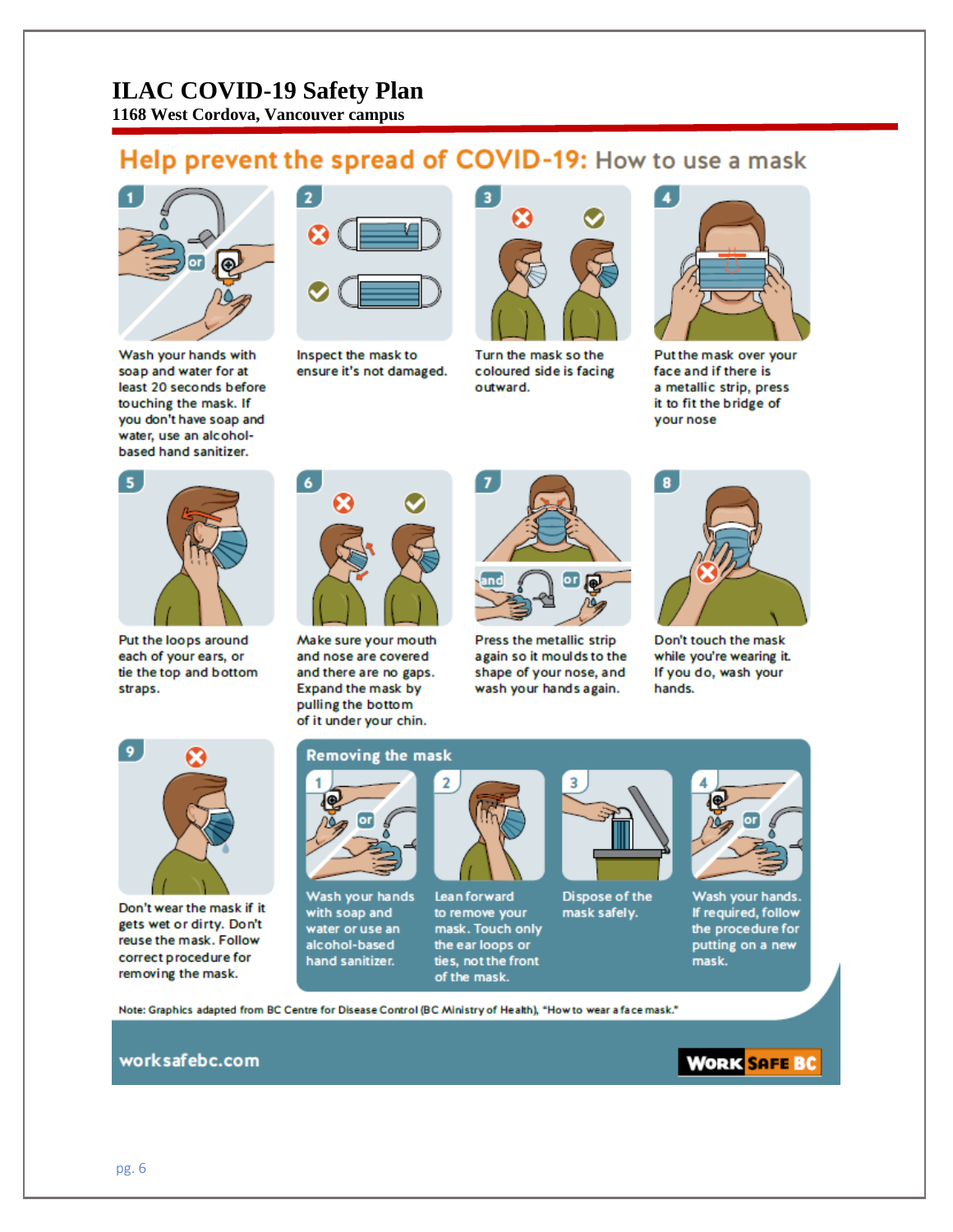**1168 West Cordova, Vancouver campus**

#### **3. Entry Screening**

Non-invasive digital thermometers will be available and used by nominated ILAC staff.

Any person displaying a cough, shortness of breath or other known symptoms of COVID-19 or a temperature above 37.8 degrees Celsius will be required to undergo a secondary screening.

Everyone that enters the building will be asked how they are feeling upon arrival.

Any individual displaying an elevated temperature will not be admitted to the campus.

#### **4. Campus Operation**

On-campus pedestrian traffic is set as one directional flow where possible to reduce personal interactions.

Protocols to prevent students and staff from crowding together or congregating in indoor common areas and classrooms are established.

Remote work options for ILAC staff who are not required to be present on campus may be available.

Staggered schedules:

- ILAC staff will be grouped into teams that may or will work together to avoid a full blending of all staff
- ILAC Staff will be asked to stick to their respective schedule and not to visit the workplace unless requested.
- ILAC staff must not visit other ILAC campuses unless absolutely necessary.

Please do not bring friends or family members on site.

Where possible employees will be assigned to a single workstation in an effort to minimize crosscontamination.

Office space will be adapted to ensure that employees will keep physical distancing of at least 6 feet from each other and work stations are equipped with all essential sanitizing products such as hand sanitizers and disinfecting wipes so that staff members can disinfect surfaces/ work stations frequently before and after their scheduled shift.

[Occupancy limits](https://www.worksafebc.com/en/resources/health-safety/posters/help-prevent-spread-covid-19-occupancy-limit?lang=en) for classrooms, offices and washrooms are posted.

Chairs not in use in classrooms have been removed to ensure occupancy limits are not exceeded.

Group meetings will be conducted using the following platforms: Zoom, Teams, Skype, etc. to limit in-person contact.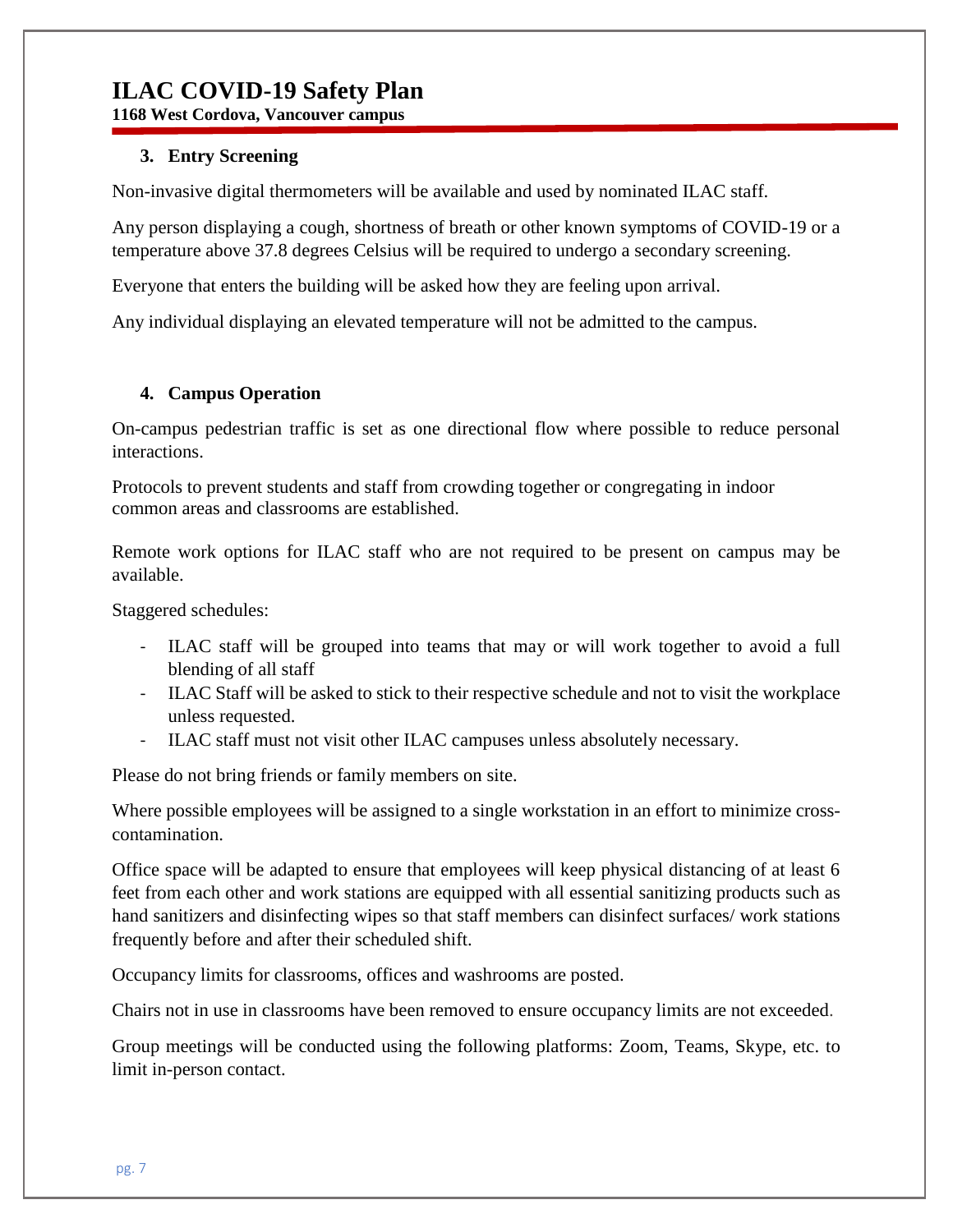**1168 West Cordova, Vancouver campus**

If face-to-face meetings are required team members need to keep a distance of at least 6 feet and reduce the time of the meeting to a maximum of 15 minutes.

Close greetings like hugs or handshakes are not permitted for ILAC staff, students and visitors.

We encourage staff and students to bring and eat lunch at their workstation or outside.

No drinking or eating is allowed in a classroom. Students should step outside the classroom for food or beverage intake, and maintain a distance of 2m (6 feet) from others.

Food or drink sharing is discouraged. Teachers are required to remind students about this protocol.

Washing food containers and utensils on campuses is not allowed.

There will be no access to lunchrooms, lounges, kitchenettes, fridges, microwaves or water fountains.

Coffee makers and kettles are also not available for use nor for individual use in classrooms, and/or campus offices.

Access to common areas is closed off until further notice. Appropriate advisory signage is posted.

Signage has been posted throughout our facilities to ensure all distancing protocols are followed, including signs at all entrance areas, front desks, offices, and washrooms.

In order to protect ILAC staff and students in higher traffic areas such as front desks, Plexiglass shields have been installed, where possible.

Use of copier machines is limited and distributing paper handouts for students in class is not encouraged (please use the whiteboard). Copier machines' touch surfaces will be sanitized at regular intervals throughout the day. Please consider using hand sanitizer after each use of the copier machine.

ILAC Staff and students are instructed to keep and use a set of tools as their own, such as pens, staplers, headsets, etc.

[Hygiene practices](https://www.worksafebc.com/en/resources/health-safety/posters/help-prevent-spread-covid-19-handwashing?lang=en) that address the needs of the workplace and set the requirement to wash or sanitize hands after coming into contact with public items has been established, and respective signage is posted.

Handwashing policies and procedures for ILAC staff, students and visitors have been developed and established at all campuses. [Handwashing signage](https://www.worksafebc.com/en/resources/health-safety/posters/help-prevent-spread-covid-19-handwashing?lang=en) is posted near all sinks to promote good handwashing practices.

Staff are required to wash their hands frequently to reduce the risk of transmission.

Considerate use of personal protective equipment for COVID-19 is encouraged (please be mindful of environmental impact and possible supply limitations).

#### **5. Classes**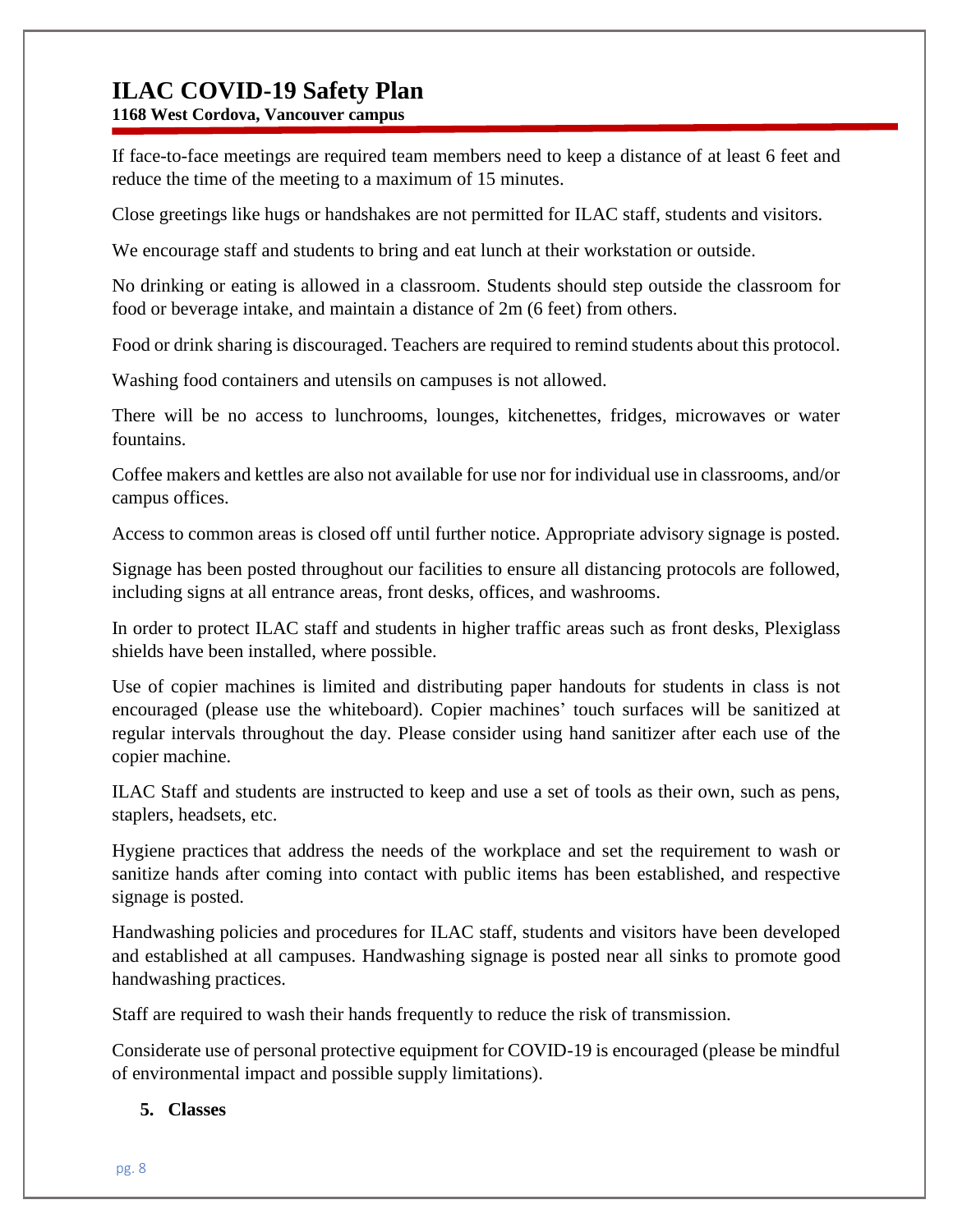**1168 West Cordova, Vancouver campus**

ILAC has created a learning platform that combines online and in-person classes.

In-person classes will be offered 5 days per week to 5-9 students per a classroom as may be directed by ILAC administration.

Access to the building is only allowed for the duration of the class and timetables will be staggered to minimize encounters with other students.

Students will stay in the same class throughout class time and will interact only with one teacher who is assigned to the class.

For student services related requests students are encouraged to schedule an appointment with ILAC staff (meet virtually if possible), and to adhere to social distancing protocols, including observing maximum capacity limits in the student services areas and offices.

Hand sanitizer will be provided in each classroom for staff/student use (subject to availability). Please do not take hand sanitizers from their locations and educate students not to do so.

Group activities in class should be avoided to minimize physical contact and reduce shared items.

Teachers will be required to wipe classroom tables and chairs before and after each class. Teachers must also inform students that they are responsible for disposing of their own garbage (nothing left behind in classrooms). Other high touch surfaces, such as doorknobs will be disinfected at regular intervals throughout the day.

#### **6. Cleaning & Sanitizing Protocol**

ILAC works closely with the building management of the Campus and is using cleaning products and protocols that meet guidelines and are approved for use and effective against viruses, bacteria, and other airborne viruses. We are working with our vendors, distribution partners and suppliers to ensure an uninterrupted supply of these cleaning supplies and necessary PPE.

General cleaning and disinfecting of the premises occurs at least once a day. Frequently touched surfaces are cleaned and disinfected at least twice a day.

Daily cleaning of hands-on learning environments and touch points throughout the building is provided.

Sanitization of all stations at the beginning and end of each class.

Sanitization of student-facing counters.

Sanitation signage will be posted for employee/ student reference.

Hand sanitizer bottles and wipes to be supplied throughout the campus.

Increased sanitation of the following areas: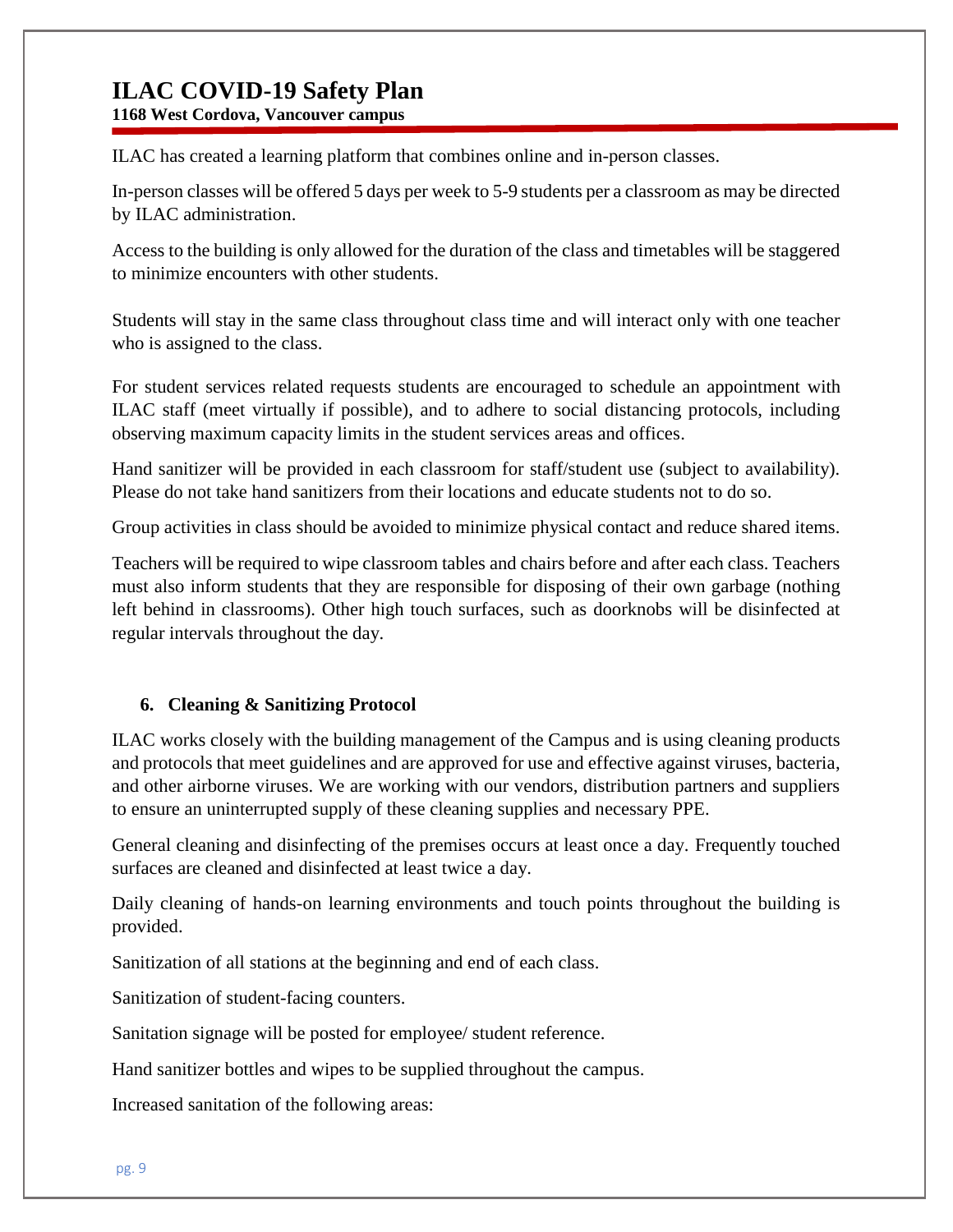**1168 West Cordova, Vancouver campus**

Entry doors 

Garbage bins 

Increased sanitation of all restrooms with signage indicating maximum occupancy in a washroom at a time posted. Physical distancing signage and hand sanitizing protocols are posted inside the washrooms.

ILAC asks staff members to clean their workstations and high touch surfaces around working area at the beginning and end of shifts. The disinfecting wipes will be provided at each office and classroom, when available. Please consider rational use of cleaning supplies, such disinfecting wipes, to avoid shortages.

#### **7. Outside Visitors and Deliveries**

Non-essential in-person interaction between staff and visitors is minimized by using virtual meeting tools, email, and telephone.

If required, visits to the campuses will be prearranged and staggered with safety protocols communicated to the visitors before entry into the campus. Signage will be posted at the entrance.

Visitors will be informed to attend appointments alone and minimize time spent in waiting areas before their appointments. Arrivals earlier than 5 minutes are not available.

When booking appointments, visitors are reminded to reschedule if they experience symptoms typical of COVID-19 or are required to self-isolate.

A record of visitors to the campuses will be kept on a daily basis.

Signage has been posted to inform everyone of the measures in place.

Waiting areas are arranged to maintain physical distancing requirement. Plexiglass barriers between front desk staff and visitors have been installed.

Markings on the floor directing visitors where to stand when approaching the front desk have been installed.

All visitor-facing staff are provided with hand sanitizer for their use only.

No communal items, such brochures, flyers, magazines are offered.

Delivery areas are set at the front desks and reception areas. Contactless delivery to maintain physical distancing requirements is encouraged where possible.

Front desk staff are instructed to wear PPE when contactless delivery is not possible, use own pen when signature of the delivery is required, and use hand sanitizers or wash hands after receiving and unpacking the delivery items.

#### **8. Protecting yourself and those around you**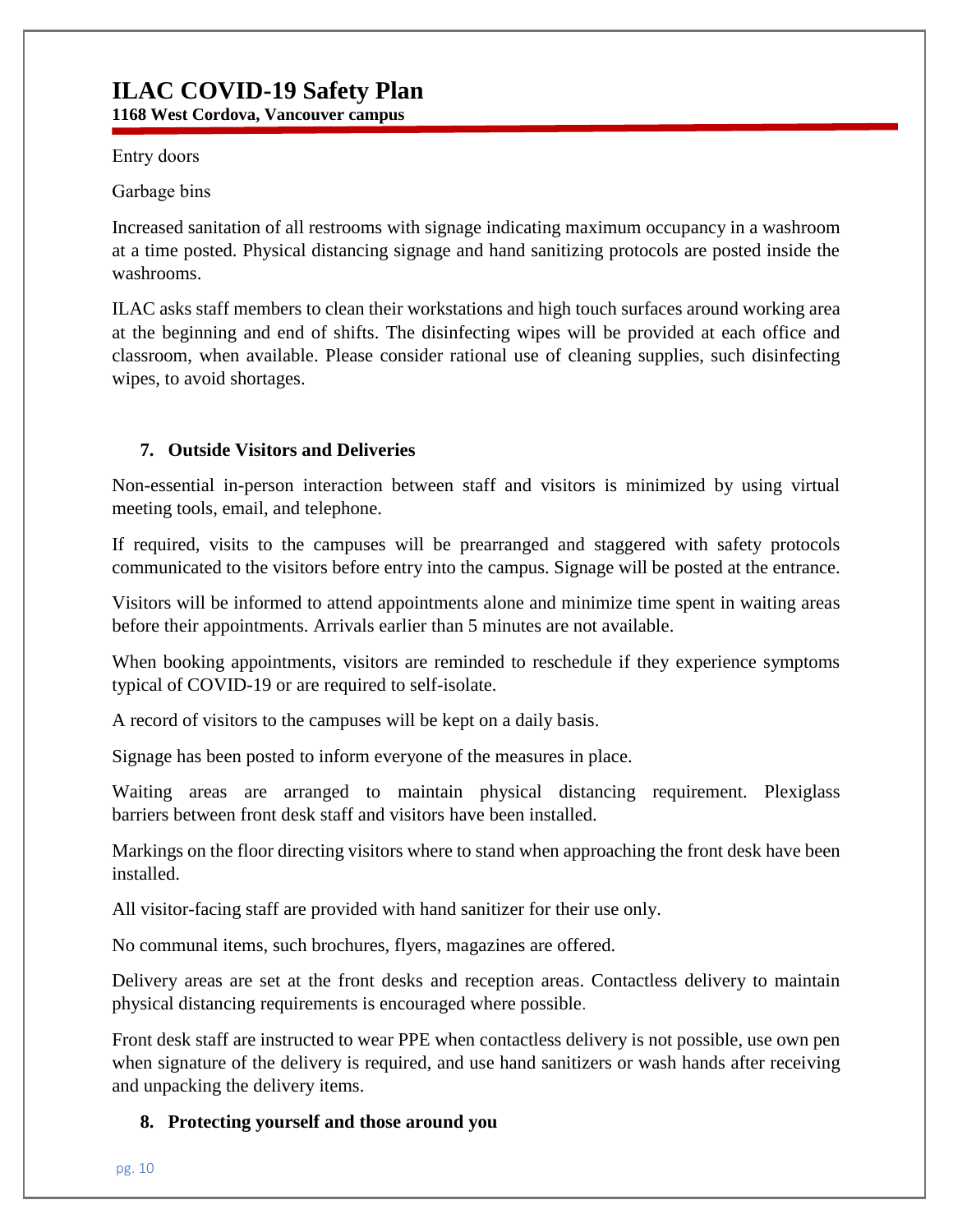**1168 West Cordova, Vancouver campus**

COVID-19 is spread through close contact with others. Here are some helpful tips to help prevent the spread of germs at home or in the workplace:

Wash your hands often with soap and water or clean them using an alcohol-based hand sanitizer

Sanitize often, every time you touch new surfaces

Wash or sanitize hands after making or receiving deliveries

Sneeze and cough into your upper sleeve

If you use a tissue, discard immediately in general waste container(s) located at the common areas of the campus, and wash/sanitize your hands afterward.

Avoid touching your eyes, nose, or mouth.

Avoid contact with people who are sick.

Do not come to the campus if you are sick, and/or experience symptoms as fever, a dry cough, fatigue, chills, muscle pain, sore throat, a loss the sense of taste or smell, and difficulty of breathing or shortness of breath.

Avoid high-touch areas, where possible, or ensure you clean your hands afterwards.

Wash your clothes frequently.

If you are ill: notify your manager immediately, follow the self-assessment protocols and take the self-assessment test at <https://bc.thrive.health/covid19/en>

#### **9. Travel and Contact Log**

To protect our staff and students, ILAC limits visitors to campus by appointment only.

We insist that students follow the government guidelines in regards to non-essential travel.

Students arriving from outside of Canada will have to self-isolate for 14 days. For more details please visit:

[https://www2.gov.bc.ca/gov/content/safety/emergency-preparedness-response-recovery/covid-](https://www2.gov.bc.ca/gov/content/safety/emergency-preparedness-response-recovery/covid-19-provincial-support/self-isolation-on-return)[19-provincial-support/self-isolation-on-return](https://www2.gov.bc.ca/gov/content/safety/emergency-preparedness-response-recovery/covid-19-provincial-support/self-isolation-on-return)

ILAC recommends that staff and students keep a personal log of their daily travels and contacts to help with contact tracing if needed.

#### **10. If a case turns up at an ILAC campus. Case Management and Communication Plan**

In the event there is a positive case of COVID-19 at one of our campuses, we will need to follow the protocols established by the established by the Provincial and Federal Health and Government authorities.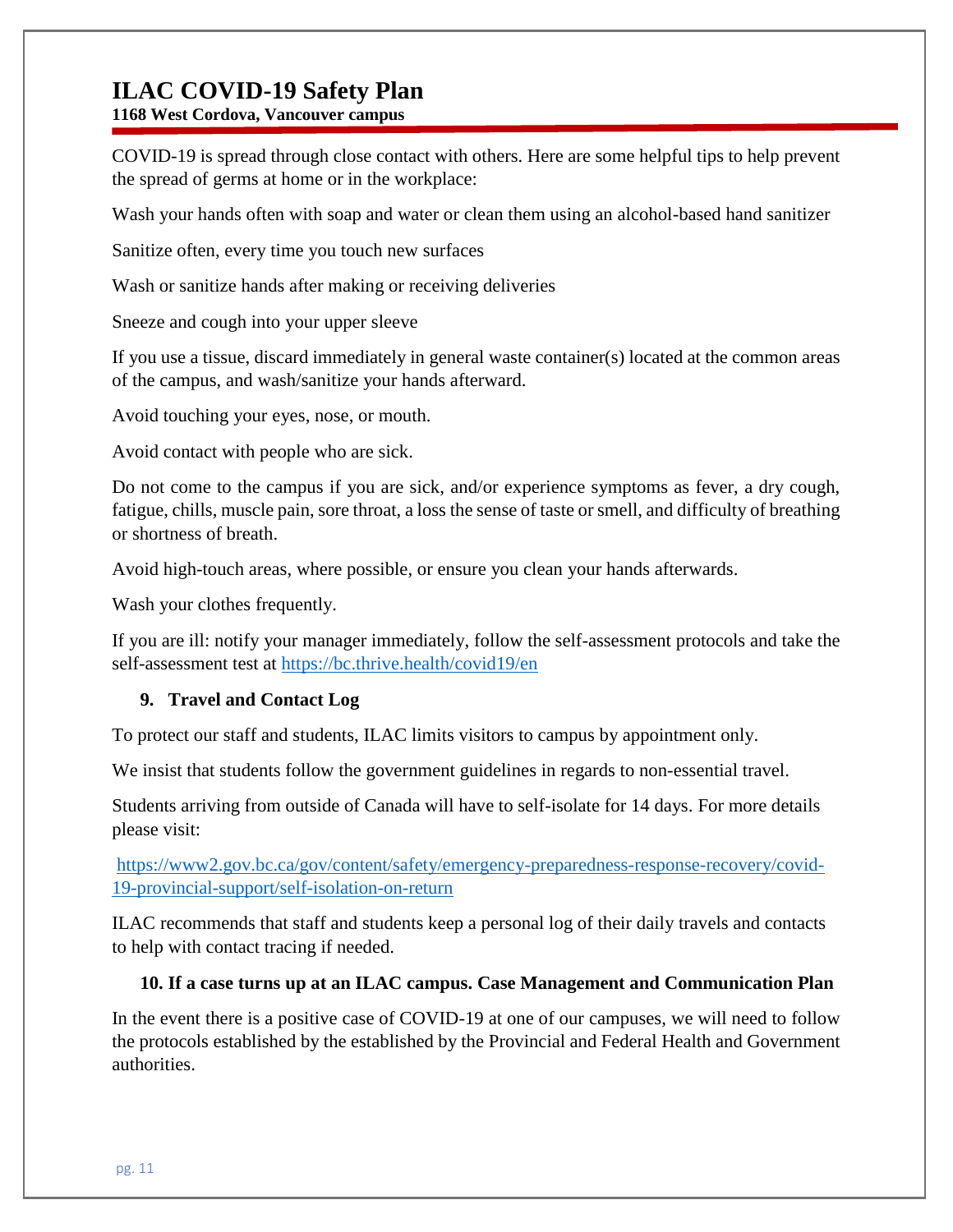**1168 West Cordova, Vancouver campus**

Employees and students who have been in contact with affected person or working on the same campus will be notified straight away and will need to isolate for 14 days and follow the protocols below:

When managing any cases of COVID-19 affecting the ILAC community, ILAC will promptly inform the Vancouver Health authority and take the required steps, including: contacting and supporting any affected students, teachers, staff and visitors; updating the affected ILAC community through social media and the ILAC website; posting public notices in building entrances and public spaces; and closing any campuses as directed/if required by local health officials.

In addition, ILAC has retained an in-house registered nurse who has 20+ years of experience as a registered nurse combined with years of experience in complex case management, mental health, and student services to assist in case management and support.

#### **Communicating with the School Community**

Students, staff, and teachers have an interest in knowing when a COVID-19 positive case has been identified in their school.

Notice of any closures of classes, or campuses will be posted on the COVID-19 updates section of the ILAC website, along with other relevant information regarding COVID-19 at [https://www.ilac.com/coronavirus-updates/.](https://www.ilac.com/coronavirus-updates/) In the event of a class, or campus closure, students, staff, and teachers will be notified immediately. Information provided to school communities will not identify any student, staff member, or teacher that has received a positive COVID-19 test.

#### **Support for ill Students and Accompanying Family Members, if any, during Quarantine**

ILAC has a support process in place should a student and or family member become ill during the quarantine period. In addition to the protocols listed in the above plan, the following steps are in place to support an ill student and accompanying family members, if any.

- Quarantined students are checked on daily by the homestay department and twice weekly by an in-house nurse. Should a student or family member indicate signs or symptoms of feeling unwell, our in-house nurse is immediately contacted.
- The in-house nurse will contact the student or accompanying family member and initiates a phone screening of symptoms, such as:
	- o Fever (temperature of 37.8°C or greater)
	- o New or worsening cough
	- o Shortness of breath
	- o Sore throat
	- o Difficulty swallowing
	- o Changes to sense of taste or smell
	- o Nausea/vomiting, diarrhea, abdominal pain
	- o Runny nose, or nasal congestion (not caused by seasonal allergies)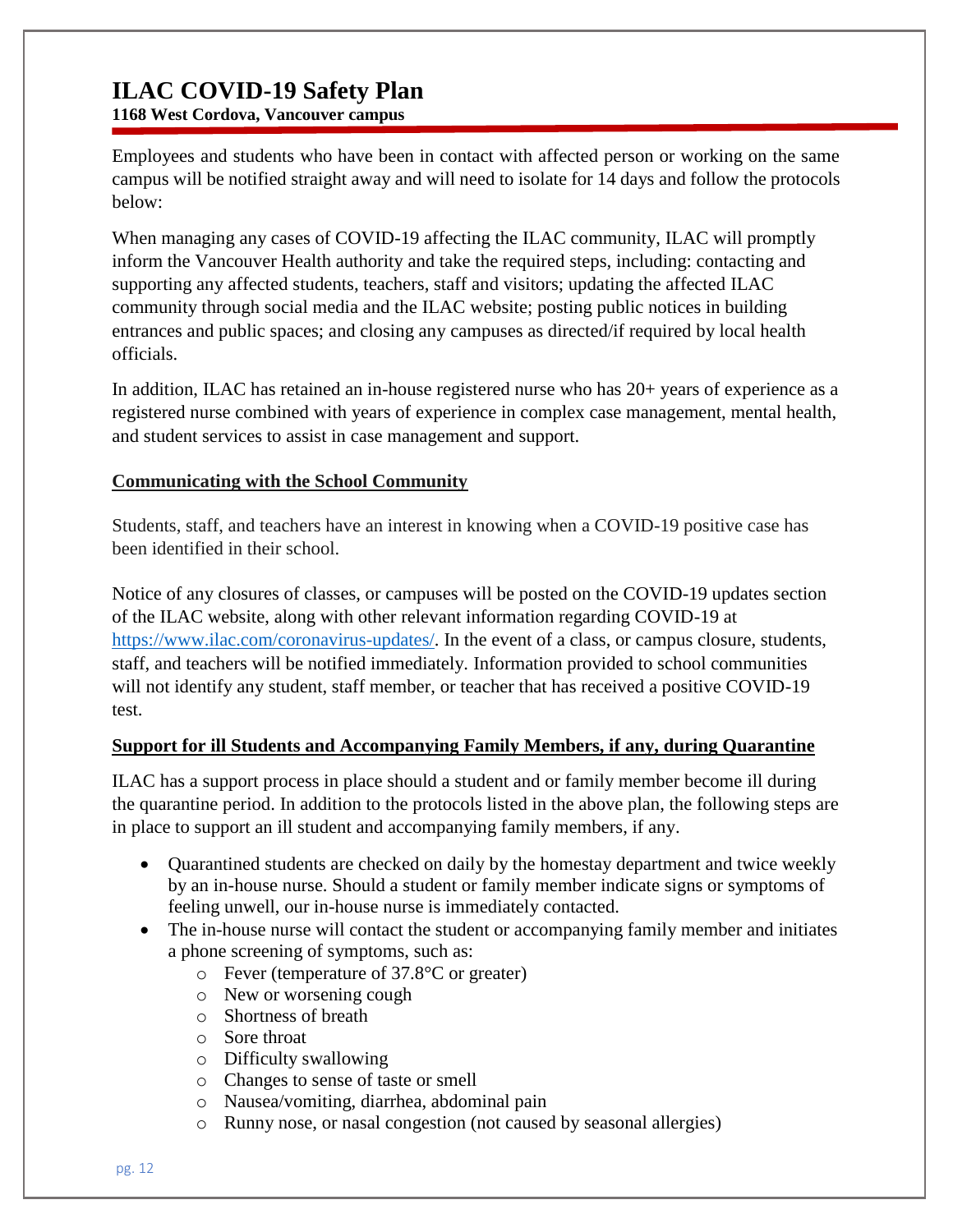**1168 West Cordova, Vancouver campus**

- If any two of the above symptoms are present the nurse will assist the student in arranging transport to the nearest testing centre.
- Once the student is tested, deemed stable (no underlying medical conditions) and assessed by a health professional as safe to resume quarantine, the student will be returned to their quarantine location.
- Quarantine guidelines are explained again (in cases of 14 days re-starting) to ensure everyone is clear on instructions. Assistance with accessing Covid-19 results will also be provided.
- Communication with other departments involved will ensure the student has additional resources available to them to ensure they are comfortable during this period.
- The nurse will maintain daily contact with the student and/or family member(s) to monitor symptoms - any worsening of condition or new symptoms that may require medical attention.
- The nurse will maintain daily contact with the student to monitor and provide mental health and wellness support until the quarantine period is fulfilled and student is able to attend campus.
- All of the above steps and information will be documented in the quarantine case log and student file

#### **Management of ill Individuals on Campus**

Students, staff, and teachers are made aware of how to identify symptoms of COVID-19 and are instructed to speak to a staff member/their manager immediately if they feel ill.

If an individual, including students, staff, teachers, contractors, and visitors, becomes ill while on campus, it is recommended that:

- the ill person be taken to an empty classroom or office ("isolation room")
- anyone supporting the ill individual should maintain as much physical distance as possible
- the staff person supporting the individual should wear a mask and eye protection (mask, gloves, and face shield at minimum)
- hand hygiene and respiratory etiquette should be practiced while the ill individual is waiting to arrange transportation
- cleaning of the isolation room area and other affected areas of the school visited by the ill person should be conducted as soon as reasonably possible after the ill individual leaves
- advise the ill individual to seek medical advice, including the recommendation of testing for COVID-19 as appropriate or as advised by their medical provider/public health authority. Ensure direction is aligned with screening and return to school instruction
- $\bullet$  initiate communication protocols and plans to update and inform necessary stakeholders within the school community while maintaining confidentiality of the ill individual
- regular school functions can continue unless otherwise directed by the local public health authority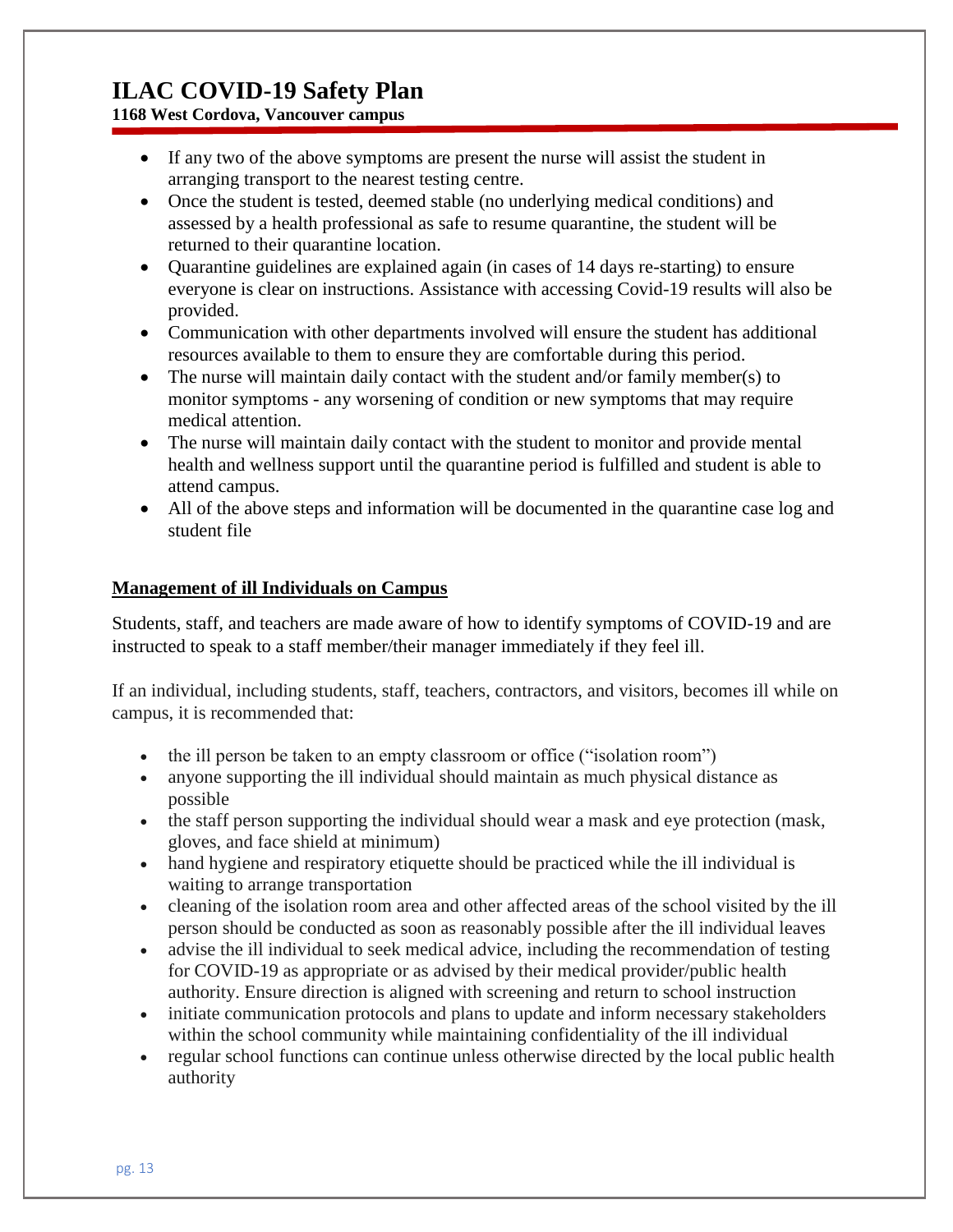**1168 West Cordova, Vancouver campus**

A list of students and staff in the school who were in contact with/in the same cohort as the ill individual should be prepared. Those who are identified as potential close contacts should remain as one cohort. The local health authority will provide any further direction on testing and isolation of these contacts, if necessary. In most instances testing and isolation would only be recommended for contacts of a confirmed COVID-19 diagnosis.

#### **If COVID-19 is Confirmed on Campus**

The following steps will be taken immediately by management upon confirmation that a student, staff member, or teacher has tested positive for COVID-19 in the school/workplace:

- School Director to be notified immediately, who will then notify the Senior Management team.
- Senior Management will contact the applicable public health authority to seek guidance on how best to proceed (call 811).
- Following the advice of the public health authority, school management will ensure that affected persons are immediately sent home to isolate and await guidance on further isolation/ testing requirements. Students, staff, and teachers who have been in contact with someone who has tested positive for COVID-19 will be instructed to self-monitor for symptoms, and to call 811 if required (with ILAC's assistance if needed) for further guidance.
- Senior management will initiate contact tracing within the school and arrange for temporary closure of affected classroom(s) and/or campus for deep cleaning. If necessary, this may include a temporary campus shutdown (minimum 3 days) with a shift of classes back to online delivery format for duration of shutdown.
- Senior Management will communicate any critical information to all students, staff, and teachers through email and updates on our website and social media.

#### **Management of individuals exposed to COVID-19 outside of the school**

Situations will arise where students, staff, or teachers may be exposed to COVID-19 outside of the school environment (for example, exposure to family or household members that don't attend the school, social contacts outside of school). Household members and others who live with the individual who has tested positive should isolate for 14 days and follow the guidance of the public health authority.

Students who are required to self-isolate or quarantine will have access to lessons online until it is deemed safe for them to return to school.

#### **If a Student Presents with Symptoms of COVID-19 at their Post-Quarantine Accommodation Site**

In the event that a student demonstrates symptoms of COVID-19 in their post-quarantine accommodation site, the following steps will be followed: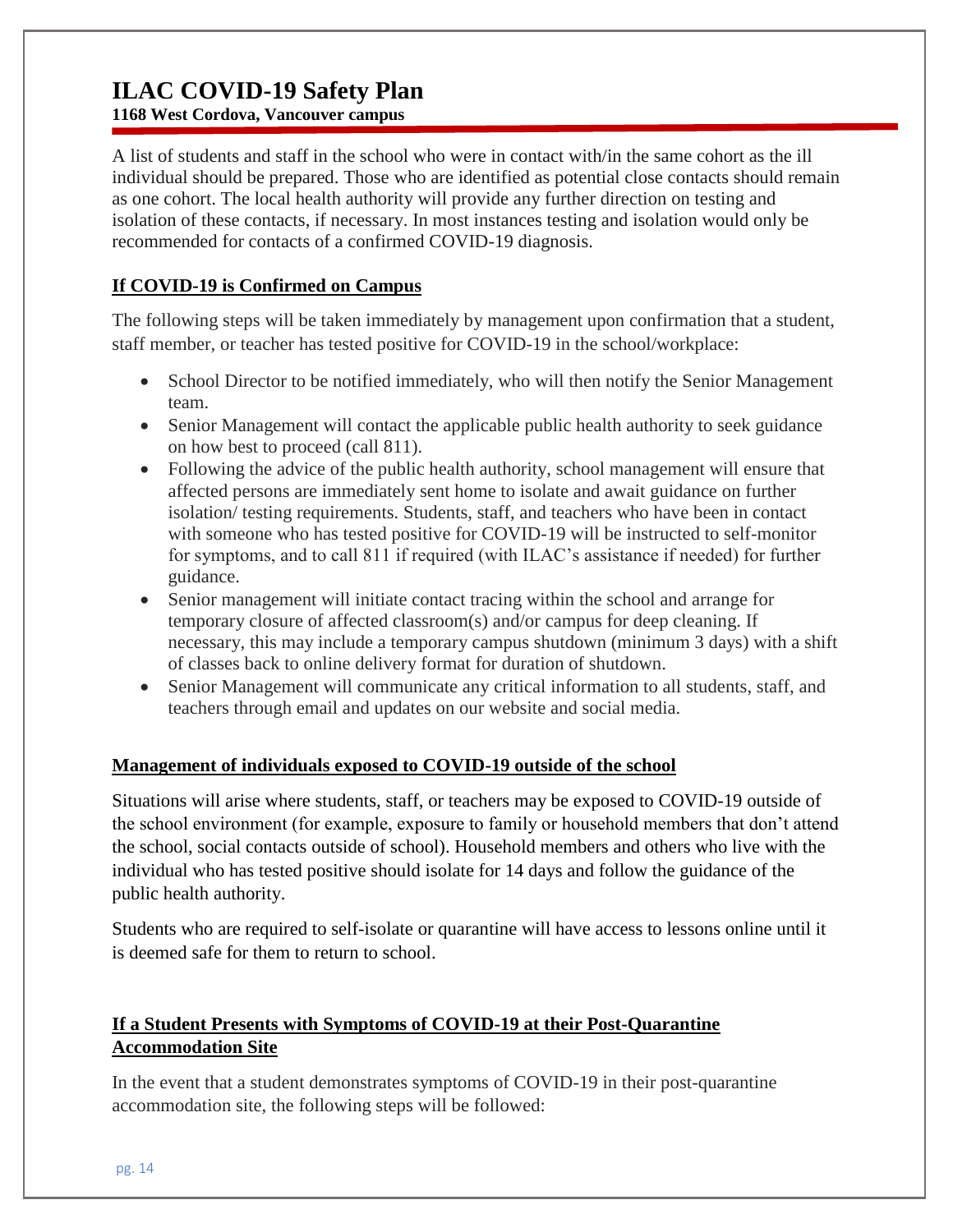### **1168 West Cordova, Vancouver campus**

- The student must isolate immediately in their bedroom, informing the school and/or homestay or residence contact immediately.
- If the student is in a residence or school contracted homestay, the school management will contact the residence/homestay contact, to ensure clear communication of the situation.
- Homestay or residence contact will separate all other members of the household (in an outdoor common space if possible), to ensure they do not come into contact with the student, or any surfaces/areas the student has touched.
- Persons that have come into close contact with the student, specifically those in the student's class or "cohort", would be advised to self-monitor for symptoms and may be required to self-isolate for 14 days if advised by the public health authority.
- Together with the assigned school management member, the student will contact the local health authority, and take the recommended steps (go to the hospital, continue selfisolation, proceed to an assessment center for testing etc.).
- A thorough, professional cleaning of all areas the student has occupied will take place, and any other rooms and areas they have frequented.
- Assigned school staff will then continue to closely monitor the student, homestay contact, and all other students, staff, and teachers considered at risk, implementing risk assessment measures, such as taking temperatures of all students daily and further ensuring they are aware of symptoms to be aware of.
- If the student tests positive for COVID-19, all homestay contacts will be tested, as well as school contacts identified as at risk by the local health authority.

#### **Return to School**

While an individual suspected to have COVID-19 is **waiting for test results they must be in isolation and cannot attend school in person**. The individual can attend school virtually if they feel well enough to participate.

Any student or staff member who has tested positive for COVID-19, or who is required to selfisolate, will not be allowed to return to school until the return date advised by the public health authority.

Individuals who have had a COVID-19 test because of symptoms, but who test negative should not return to school until at least 24 hours after their symptoms have resolved.

#### **If an ill individual does not have COVID-19**

For an ill individual who has a known alternative diagnosis provided by a health care provider, return to school can occur when symptoms are resolved for at least 24 hours.

#### **11. Training and documentation**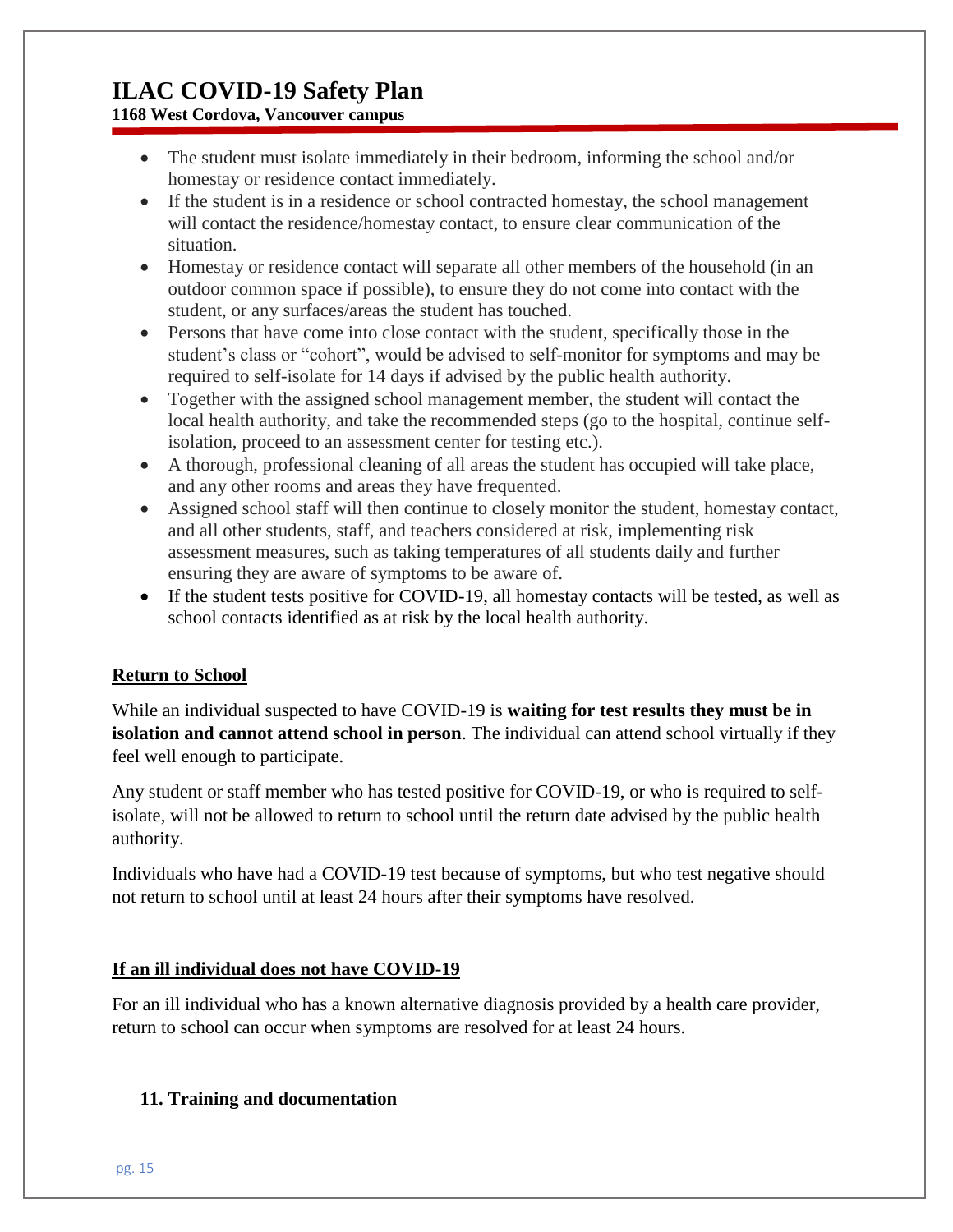**1168 West Cordova, Vancouver campus**

All ILAC staff is trained on:

- The risk of exposure to COVID-19 and the signs and symptoms of the disease.
- Safe work procedures or instruction to be followed, including hand washing and cough/sneeze etiquette.
- How to report an exposure to or symptoms of COVID-19.
- Changes made to work policies, practices, and procedures due to the COVID-19 pandemic and keep records of that training.

Document COVID-19 related meetings and post minutes.

Keep records of instruction and training provided to workers regarding COVID-19, as well as reports of exposure and first aid records.

#### **12. Safety Responsibilities by role**

#### **ILAC COVID-19 Committee**

- Select, implement, and document risk assessments and appropriate site-specific control measures.
- Ensure that all resources (information, authorization of administrative changes, technology, training, human resources) and materials (personal protective equipment, equipment, cleaning and disinfecting products and systems) required to implementation and maintenance of the COVID-19 Safety plan are made available as practical when required.
- Ensure that supervisors and workers are informed about the content of safety policies.
- Conduct a periodic review the effectiveness of the plan. This includes a review of the available control technologies to ensure that these are selected and used when practical.
- Maintain records of training and inspections.
- Re-examine all tasks in the workplace, especially those that require the direct care of students, and ensure that safe work procedures are updated with COVID-19 practices.
- Where possible, have workers perform only essential tasks to maintain the student's education and well-being. Tasks that are non-essential should be put on hold until directed otherwise by the provincial health officer.

#### **Supervisors (managers and campus managers)**

- Ensure that workers are knowledgeable regarding the controls required to minimize their risk of exposure to COVID-19.
- Direct work in a manner that eliminates or minimizes the risk to workers.
- Post or relay educational and informational material in an accessible area for workers to review.

#### **Workers (teachers, administrative and support staff, and outside contractors)**